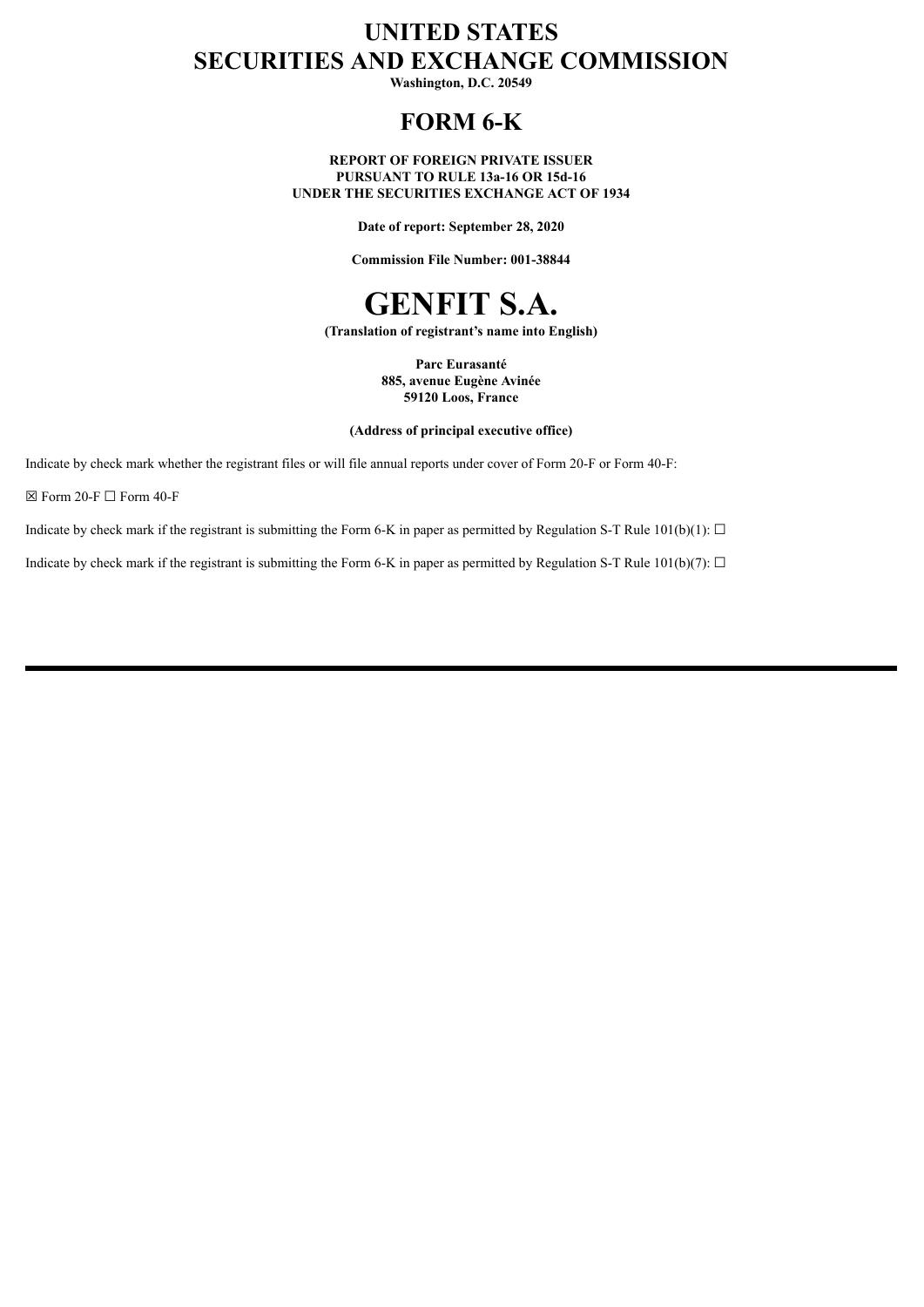[99.1](#page-3-0) Press Release dated [September](#page-3-0) 28, 2020.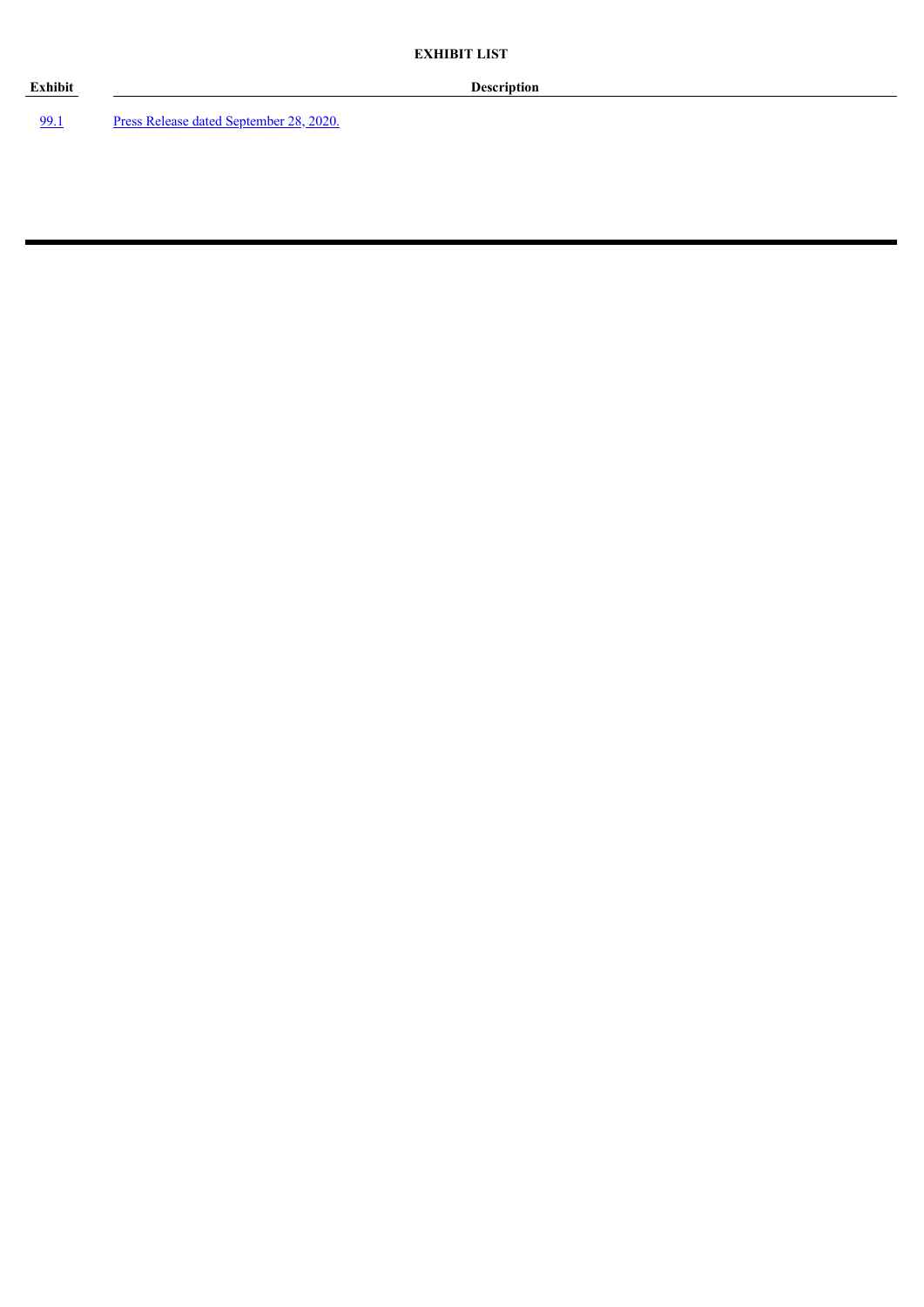### **SIGNATURES**

Pursuant to the requirements of the Securities Exchange Act of 1934, the registrant has duly caused this report to be signed on its behalf by the undersigned, thereunto duly authorized.

# **GENFIT S.A.**

Date: September 28, 2020 By: /s/ Pascal PRIGENT

Name: Pascal PRIGENT Title: Chief Executive Officer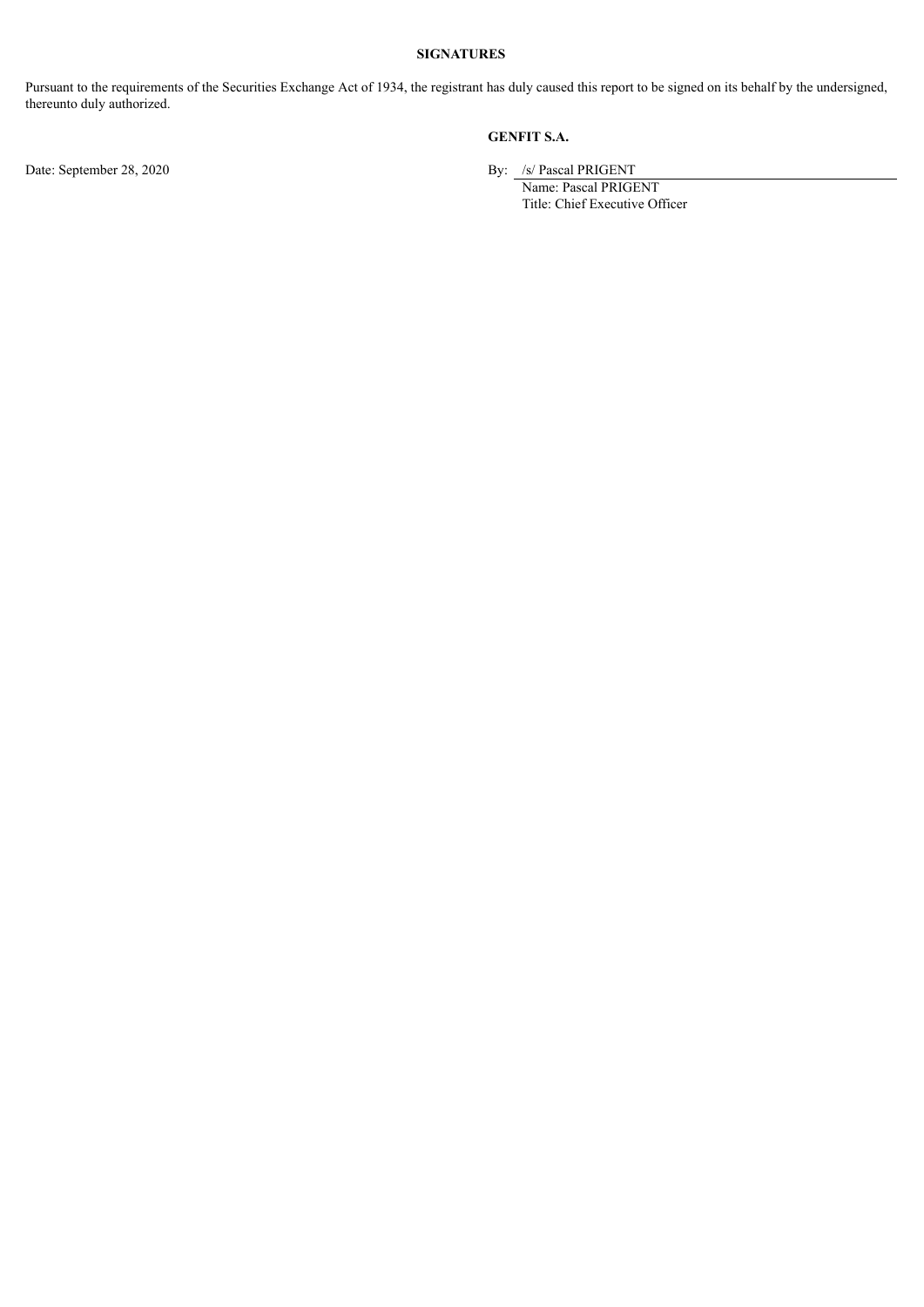<span id="page-3-0"></span>







## **GENFIT and LabCorp Sign Exclusive Agreement to Commercialize a Novel Diagnostic Test for Liver Disease**

- Innovative multi-biomarker blood test based on GENFIT'S NIS4™ technology is specifically designed to identify patients with at-risk **non-alcoholic steatohepatitis (NASH)**
- LabCorp to commercialize the test for clinical care use in U.S. and Canada to help identify the approximately 10 million individuals at risk of progressing to late stage complications due to NASH among the tens of millions of people with metabolic risk factors and **suspected disease**
- · **The test is expected to be available from LabCorp by early 2021**

Lille, France; Cambridge, MA; [AND Burlington, N.C.,] September 28, 2020 GENFIT (Nasdaq and Euronext: GNFT), a late-stage biopharmaceutical company dedicated to improving the lives of patients with metabolic and liver diseases**,** and **LabCorp® (NYSE:LH),** a leading global life sciences company that is focused on advancing health and guiding patient care decisions, have agreed to a five-year exclusive licensing agreement for GENFIT's NIS4™ technology to help identify patients with at-risk non-alcoholic steatohepatitis (NASH). As part of the agreement, LabCorp will develop and commercialize a blood-based molecular diagnostic test powered by NIS4™ technology throughout the U.S. and Canada enabling widespread access to healthcare providers.

NASH remains a highly underdiagnosed disease due to its asymptomatic nature and the limitations of existing diagnostic approaches. Liver biopsy, a highly invasive procedure, is the current clinical standard to formally diagnose NASH and to determine the stage of fibrosis. NIS4™ technology, as recently published in *The Lancet Gastroenterology & Hepatology (*available here*),* is a novel, multi-biomarker-based algorithm specifically developed to identify atrisk NASH, defined as the presence of NASH based on a non-alcoholic fatty liver disease (NAFLD) Activity Score (NAS) ≥4 and significant to advanced fibrosis ( $F \geq 2$ ).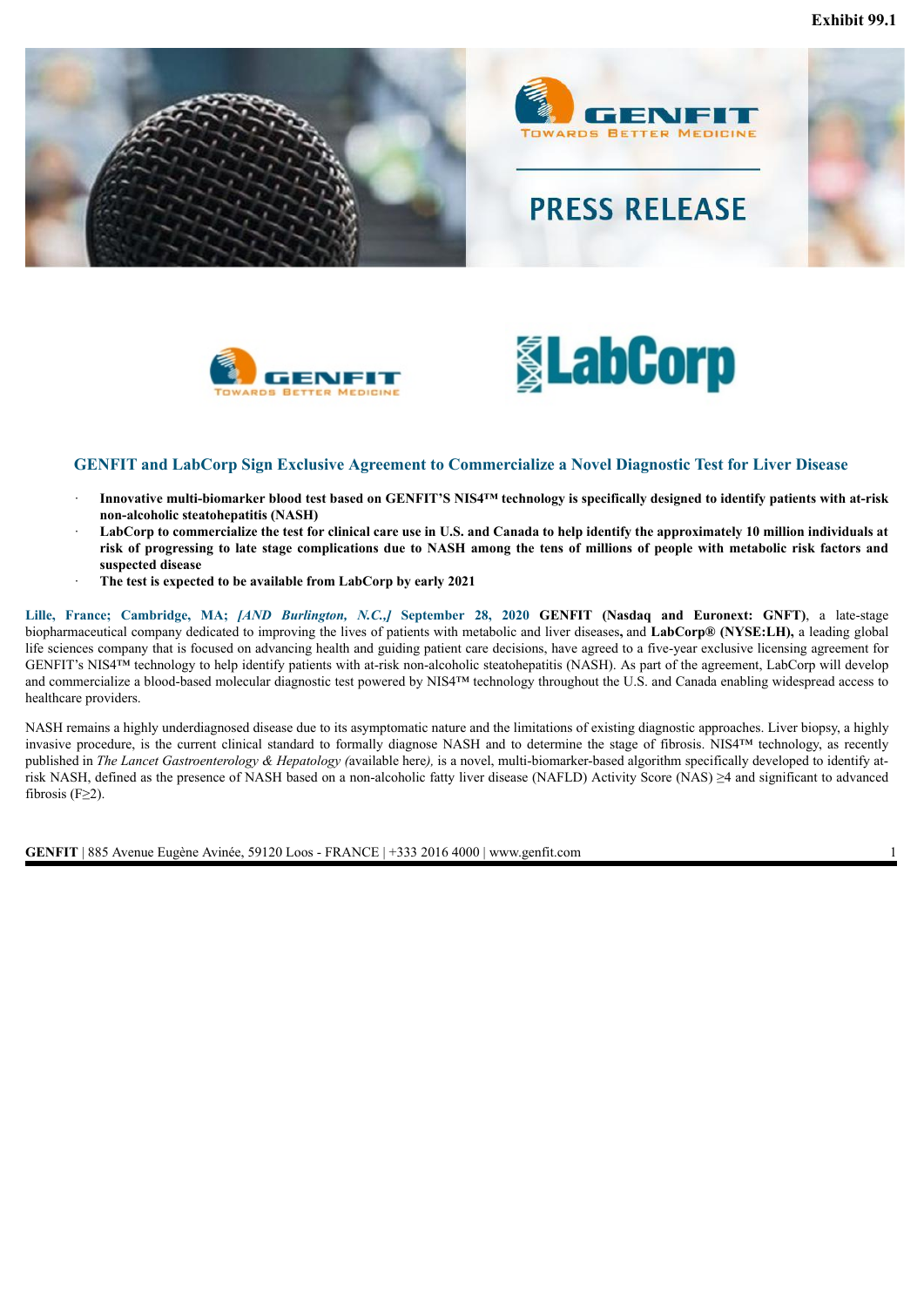

Patients with at-risk NASH have an advanced form of the disease and face a greater likelihood of progression to severe complications including liver cancer, cirrhosis and the need for liver transplant, if left untreated. A single test score generated from the integration of four independent biomarkers – miR-34a-5p, alpha-2-macroglobulin, YKL-40, and HbA1c – can be used by a healthcare provider to help inform the best course of intervention.

This agreement with LabCorp will provide broad clinical availability of the test to specialty and primary care physicians across the U.S. and Canada. LabCorp will leverage its deep experience in commercializing innovative diagnostics to educate providers on NASH and the importance of non-invasive testing. The collaboration between the organizations began in early 2019, when LabCorp began offering NIS4™ technology to biopharmaceutical customers for use in clinical studies through Covance, its drug development business.

Marcia Eisenberg, Ph.D., Chief Scientific Officer of LabCorp Diagnostics, stated: "LabCorp is committed to developing and distributing novel diagnostics to support the diagnosis of patients with NASH, which is one of the fastest growing serious medical conditions in the U.S. GENFIT's NIS4TM is a non-invasive technology specifically designed to identify patients with both NASH and significant to advanced fibrosis, and is an important advance in the ability to identify patients with NASH. We have gained valuable experience with this test since we began performing it in 2019 for clinical studies with biopharmaceutical clients, which will provide insights as we develop and prepare to make it available for use in patient care.'

Suneil Hosmane, Ph.D., Head of Global Diagnostics at GENFIT added: "We are pleased to expand our collaboration with LabCorp and are very enthusiastic about the potential impact of this agreement. We strongly believe that this test will help healthcare providers identify the approximately 10 million patients with at-risk NASH and higher risk of progression among the tens of millions with metabolic risk factors, such as type 2 diabetes and *obesity, and suspected disease."*

Pascal Prigent, CEO of GENFIT, continued, "This partnership supports GENFIT's pioneering research efforts in the field of NASH diagnostics that were recently recognized by experts in our most recent Lancet publication. The commercialization of NIS4<sup>TM</sup> technology by LabCorp is a defining opportunity whereby millions of NASH patients can become aware of, and then begin to take control of their disease."

GENFIT is a pioneer in NASH diagnostics and is committed to the development of additional diagnostics and therapeutics in chronic liver disease. LabCorp has been involved in the development of drugs and diagnostics for more than 50 years and is a recognized global leader in NASH clinical trials.

Specific financial terms for this agreement have not been disclosed.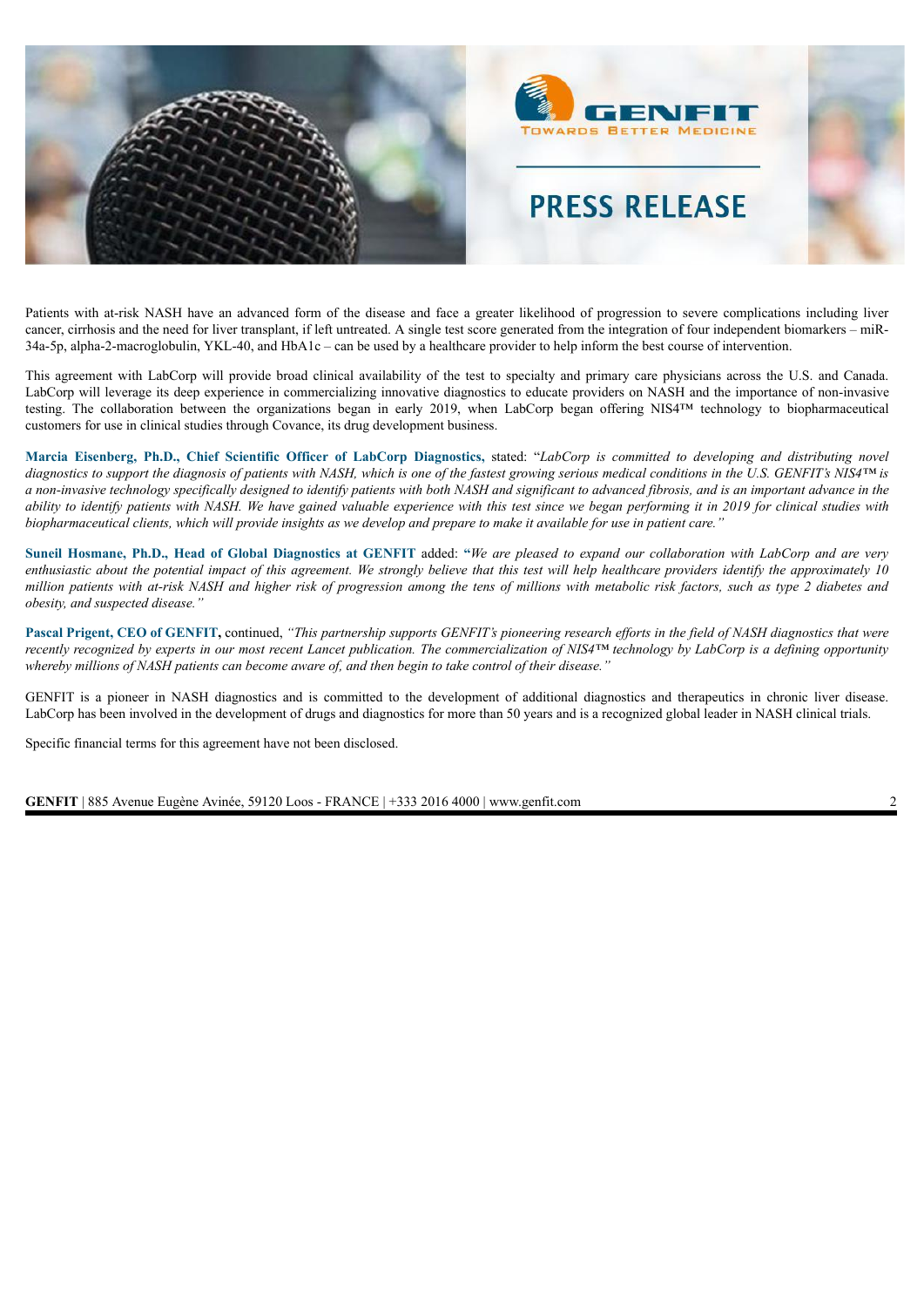

#### **ABOUT NIS4™**

NIS4<sup>™</sup> is GENFIT's non-invasive, blood-based diagnostic technology, which was developed to identify patients with non-alcoholic steatohepatitis (NASH) and significant to advanced fibrosis (F>2), also referred to as at-risk NASH. In January 2019, GENFIT signed a licensing agreement with LabCorp® to make NIS4™ technology available for use in clinical research through their drug development subsidiary, Covance. GENFIT also continues to explore opportunities to obtain formal marketing authorization of an *in vitro diagnostic* (IVD) version of NIS4™ in both the U.S. and European markets. For more information, please visit: https://nis4.com.

#### **ABOUT GENFIT**

GENFIT is a late-stage biopharmaceutical company dedicated to improving the lives of patients with metabolic and liver diseases. GENFIT is a pioneer in the field of nuclear receptor-based drug discovery, with a rich history and strong scientific heritage spanning more than two decades. GENFIT initiated a Phase 3 clinical trial of elafibranor in patients with primary biliary cholangitis (PBC). As part of GENFIT's comprehensive approach to clinical management of patients with liver disease, the Company is also developing NIS4™, a new, non-invasive blood-based diagnostic technology which, if approved, could enable easier identification of patients with at-risk NASH. With facilities in Lille and Paris, France, and Cambridge, MA, USA, the Company has approximately 200 employees. GENFIT is a publicly traded company listed on the Nasdaq Global Select Market and on compartment B of Euronext's regulated market in Paris (Nasdaq and Euronext: GNFT). www.genfit.com

#### **FORWARD LOOKING STATEMENTS**

This press release contains certain forward-looking statements, including those within the meaning of the Private Securities Litigation Reform Act of 1995, with respect to GENFIT, including statements about NIS4™'s performance in identifying patients with at-risk NASH, the performance of NIS4™ relative to other technologies, the potential for diagnostic tests powered by NIS4™ technology to play a critical role in the diagnosis and management of patients with NASH, the potential for non-invasive testing to gain importance, its capability to identify patients who may require medical intervention, the development plans for NIS4™ in the U.S. and in Europe and timing of such development plans, and the potential to obtain formal marketing authorization of an IVD version of NIS4™ in the U.S. and/or European markets. The use of certain words, including "believe," "potential," "expect" and "will" and similar expressions, is intended to identify forward-looking statements. Although the Company believes its expectations are based on the current expectations and reasonable assumptions of the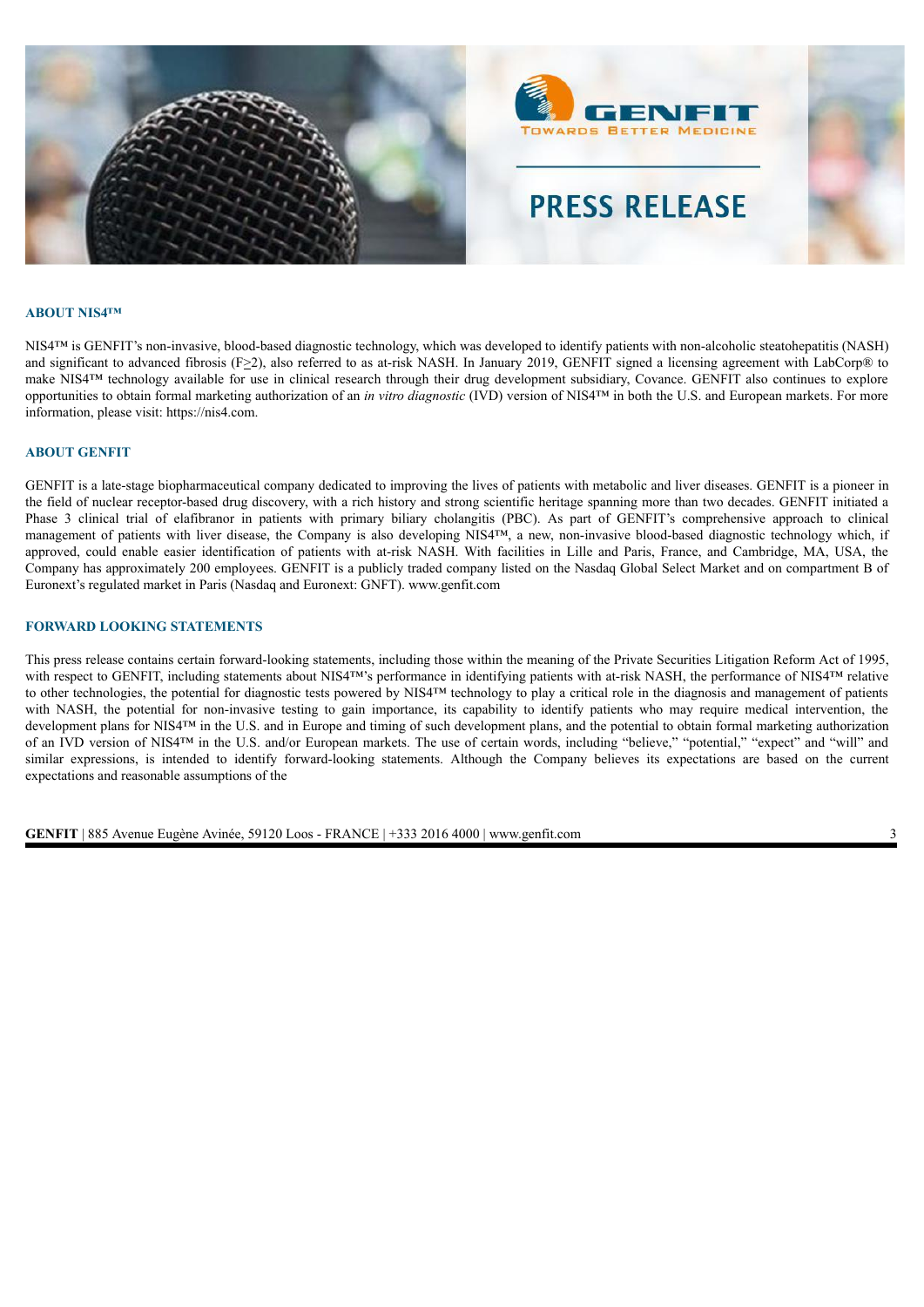

Company's management, these forward-looking statements are subject to numerous known and unknown risks and uncertainties, which could cause actual results to differ materially from those expressed in, or implied or projected by, the forward-looking statements. These risks and uncertainties include, among other things, the uncertainties inherent in research and development, including related to safety, biomarkers, progression of, and results from, its ongoing and planned clinical trials, review and approvals by regulatory authorities of its drug and diagnostic candidates and the Company's continued ability to raise capital to fund its development, as well as those risks and uncertainties discussed or identified in the Company's public filings with the French Autorité des marchés financiers ("AMF"), including those listed in Section 2.1 "Main Risks and Uncertainties" of the Company's 2019 Universal Registration Document filed with the AMF on May 27, 2020 under n° D.20-0503, which is available on GENFIT's website (www.genfit.com) and on the website of the AMF (www.amf-france.org) and public filings and reports filed with the U.S. Securities and Exchange Commission ("SEC"), including the Company's 20-F dated May 27, 2020. In addition, even if the Company's results, performance, financial condition and liquidity, and the development of the industry in which it operates are consistent with such forward-looking statements, they may not be predictive of results or developments in future periods. These forward-looking statements speak only as of the date of publication of this document. Other than as required by applicable law, the Company does not undertake any obligation to update or revise any forward-looking information or statements, whether as a result of new information, future events or otherwise.

#### **ABOUT LABCORP**

LabCorp (NYSE: LH), an S&P 500 company, is a leading global life sciences company that is deeply integrated in guiding patient care, providing comprehensive clinical laboratory and end-to-end drug development services. With a mission to improve health and improve lives, LabCorp delivers worldclass diagnostics solutions, brings innovative medicines to patients faster, and uses technology to improve the delivery of care. LabCorp reported revenue of more than \$11.5 billion in 2019.

To learn more about LabCorp, visit www.LabCorp.com, and to learn more about LabCorp's Covance Drug Development business, visit www.Covance.com.

### **LABCORP FORWARD-LOOKING STATEMENTS**

This press release contains forward-looking statements, including but not limited to statements with respect to clinical laboratory testing, including a testing in development based on GENFIT's NIS4™ technology, the impact of various factors on operating and financial results, and the